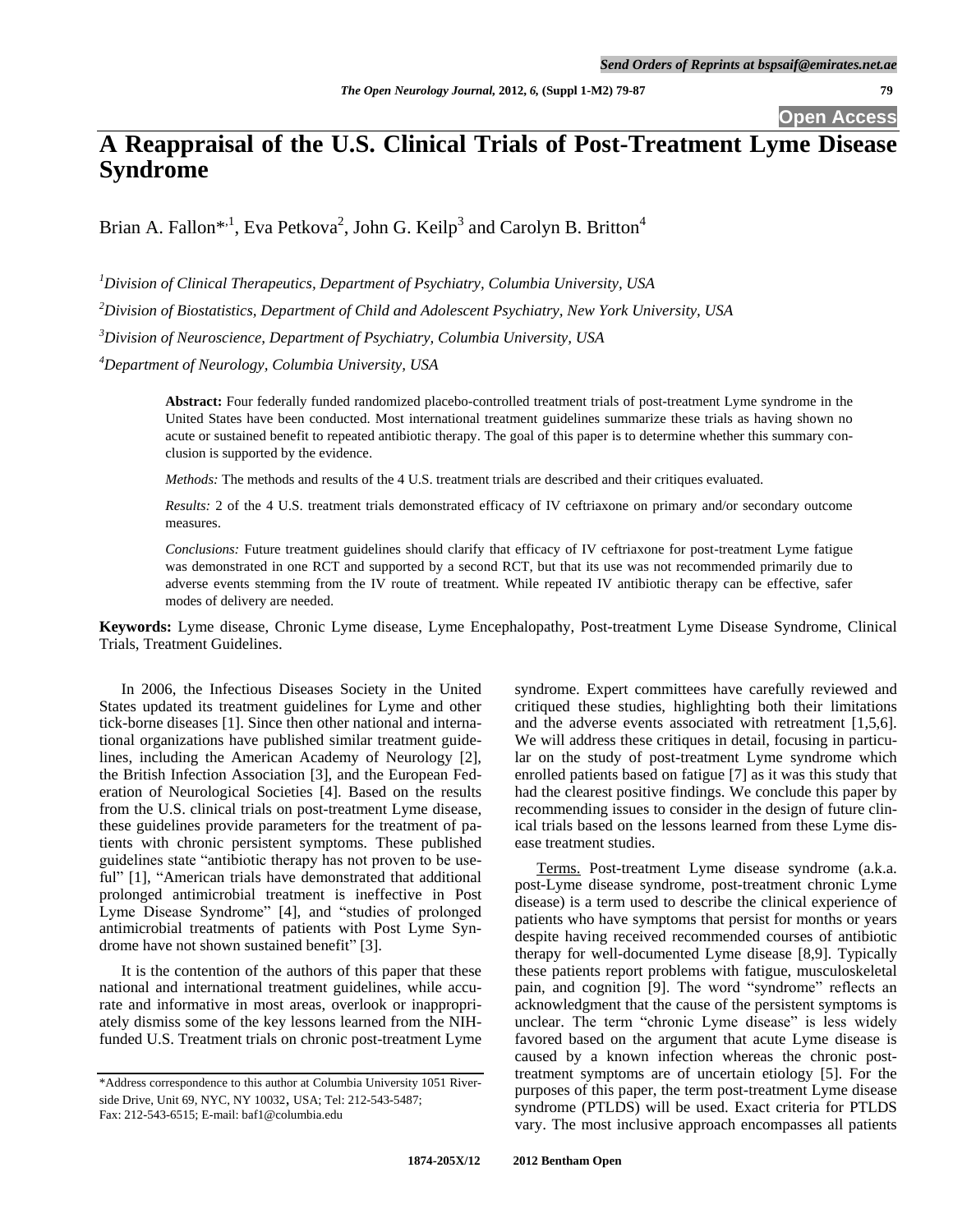with persistent significantly distressing or impairing symptoms that emerge within a defined period after having acquired and been treated for well-documented Lyme disease. Operationalized criteria for PTLDS have been proposed that are more restrictive, excluding the diagnosis of PTLDS if objective signs of disease are present [1]. These operational criteria do not clarify how extensive an evaluation is needed to conclude that an 'objective' deficit is not present. For example, for an individual with subjective cognitive complaints, does one require neurocognitive testing and, if so, what level of deficit is required to qualify for objective impairment? Or, if a patient complains of subjective paresthesias, does one then need to conduct skin biopsies on all patients to determine if a small fiber neuropathy is present? These questions remain unresolved. The U.S. clinical trials on chronic symptoms therefore vary in the criteria for enrollment of patients with chronic persistent symptoms. While some trials included all patients with symptoms of certain severity after well-documented Lyme disease regardless of whether objective signs of disease were present [7], other studies required objective operationalized criteria [10] while others excluded those with objective evidence of disease on physical examination (e.g., synovitis) [11].

#### **US CLINICAL TRIALS 1 & 2 (KLEMPNER** *et al.***, NEW ENGLAND JOURNAL OF MEDICINE 2001)**

These two placebo-controlled randomized trials [11] used the same study design and outcome measures with the distinguishing feature that one trial enrolled seropositive patients while the other trial enrolled seronegative patients. The total sample size was 129 patients. The treatment period was 90 days: 30 days of IV ceftriaxone (2 gms/day) followed by 60 days of oral doxycycline (100 bid) or 30 days of IV placebo followed by 60 days of oral placebo. After treatment, the patients were followed for 90 days. The primary outcome measures at 6 months were categorical variables based on change from baseline on the physical and mental healthrelated quality of life composite indices of the Short form general health survey (SF-36)(trichotomized to "worsening", "no change" or "improvement") [12]. Secondary outcome measures assessed change in neurocognition and in psychiatric symptoms. For the seropositive patients entrance criteria did not require documentation of classic symptoms of Lyme disease, but did require documentation of having received recommended treatment for Lyme disease. For the seronegative patients, entrance criteria required documentation of an erythema migrans rash. Additionally, patients had to report functional impairment related to musculoskeletal or cognitive symptoms that had begun within 6 months of the infection and that had been present for at least 6 months (but less than 12 years). Patients were excluded if they had received more than 60 days of prior IV antibiotics, had known hypersensitivity to study medications, had active synovitis or positive PCR for Bb in the CSF or blood.

At six months, no placebo-drug differences were noted for change on the primary outcome measure of the SF-36 using a preset cutoff for improvement; this was true for the seropositive patients, the seronegative patients, and both groups combined. In addition, no placebo-drug differences were noted for change on the secondary outcome measures of cognition and depression. In these studies, the treatment was reported as ineffective and it was not clinically recommended.

Limitations of this study include: a) not requiring documentation of objective manifestations of Lyme disease for enrollment of all study patients; b) not requiring that patients meet a specific severity level for impairment on the primary measure of interest at the start of the study; c) inadequately sensitive data analytic methodology: (i) not including in the analytic method an adjustment for baseline levels of impairment (even though in the seronegative sample there was a significant baseline difference on the SF-36), (ii) no assessment for the potential moderating effect of baseline level of impairment on treatment outcome, and (iii) using a statistically inefficient test for comparison between the groups (e.g., categorizing a variable that is measured continuously); and d) a low dose of oral doxycycline that would not be adequate for CNS penetration. By not requiring documentation of the signs of Lyme disease, it cannot be certain that all patients in the study had had objective manifestations of Lyme disease previously. The exclusion of patients with post-treatment active synovitis would be consistent with the IDSA's definition of PTLDS [1] as this would be an objective finding on clinical exam, however patients with other objective findings (e.g., cognitive impairment on testing or elevated protein in the CSF) weren't excluded. Although patients who enrolled in this study were required to report that their symptoms led to functional impairment and the patients as a group did report substantial physical impairment, this study differed from the subsequent studies by not requiring a predetermined severity level for enrollment on the primary outcome measure of interest. While the mean impairment on the physical composite measures of the SF-36 was moderately severe for the group as a whole, the distribution may have included some patients who had such low levels of impairment that a treatment effect would have been hard to demonstrate even with a potent treatment. The sample of patients in this study, unlike the two subsequent studies [7,10], was therefore a heterogeneous collection of patients with respect to severity and baseline level of impairment. Not adjusting for baseline levels in the main analyses may have decreased the power of the test, since baseline levels of impairment typically are related to post treatment scores and change scores. Power was further decreased by categorizing the change scores and premature study discontinuation which lowered the final sample size. Because the analytic method did not include an assessment of the potential interaction effect of baseline severity and treatment group on outcome, true treatment effects distinguishing the drug and placebo groups (e.g., larger drug effects among more impaired subjects) may have been missed. Two patients given active treatment had a serious adverse event – pulmonary embolus in one and fever, anemia, and GI bleeding in the other. Particular strengths of these two studies were the relatively large sample size and the requirement that the seronegative patients have a history of physician documented erythema migrans.

## **U.S. CLINICAL TRIAL 3 – "STOP-LD" STUDY. (KRUPP** *et al***., NEUROLOGY, 2003)**

This randomized double-masked placebo-controlled trial of post-Lyme syndrome [7] enrolled 55 patients with persistent severe fatigue at least 6 or more months after antibiotic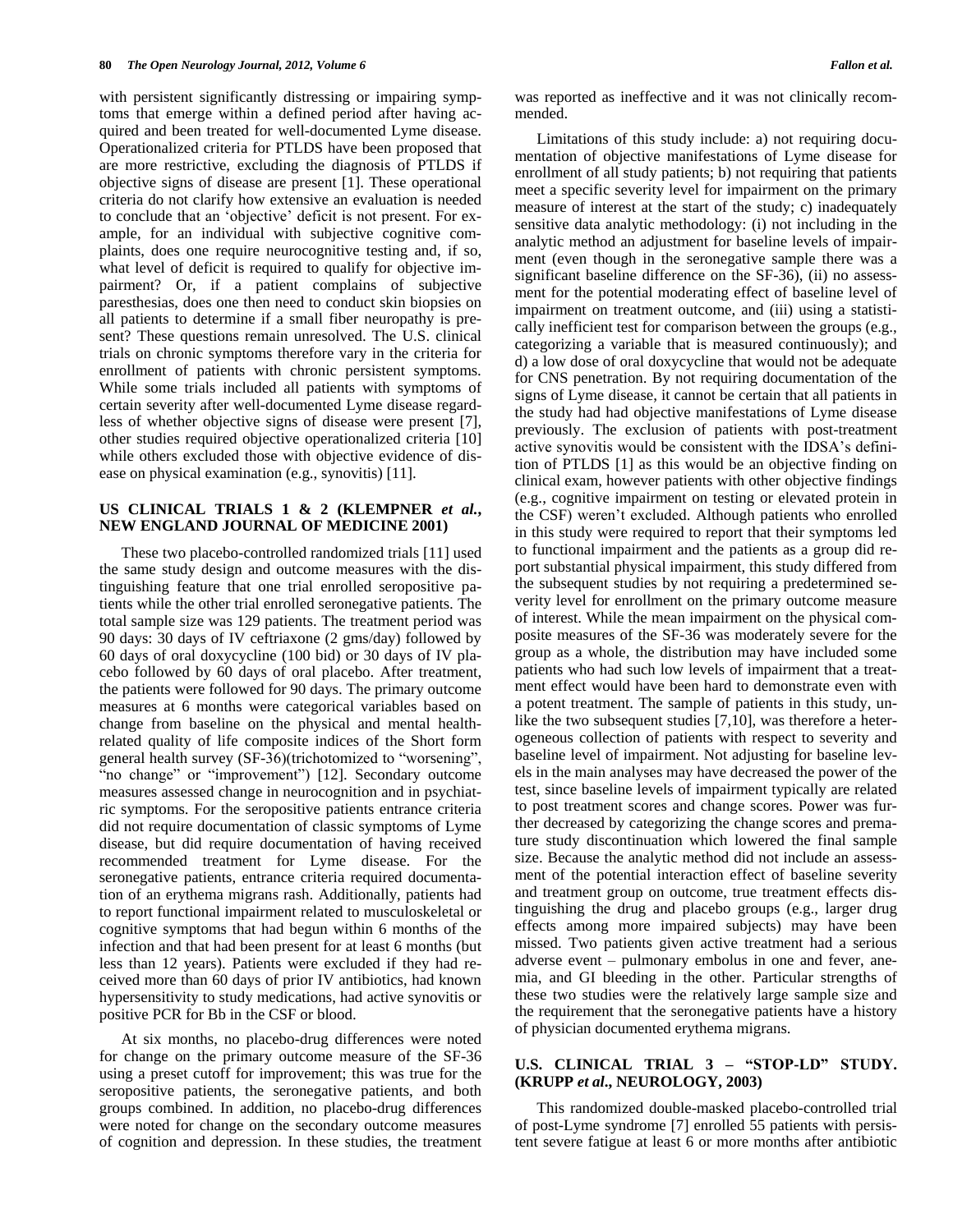therapy. Patients had to provide physician documentation of previously having met objective criteria for Lyme disease (EM or CDC-defined late manifestation of Lyme disease confirmed by ELISA and Western blot serology) and of having been previously treated with at least 3 weeks of antibiotics six months or more before study entry. Patients were excluded who had concurrent disorders not related to Lyme disease that could cause fatigue. For study entry, patients had to have at least moderate fatigue as assessed by the score on the Fatigue Severity Scale-11 (FSS-11) that occurred in conjunction with onset of Lyme disease. Patients were not excluded if they had observable neurologic findings or other objective deficits on routine general or neurologic examination. Patients received 28 days of IV ceftriaxone or placebo following by 5 months of no treatment. The primary outcome time point was 6 months. Although there were two primary clinical measures (fatigue and cognitive response time) and one biological measure (an experimental measure of CSF infection - Osp A), at the time of enrollment impairment was required only on the fatigue measure. Meaningful improvement on the FSS-11 was assessed categorically with responder status determined by a decrease of 0.7 points or more. Meaningful improvement on the response time measure required a change of 25% or more. The results demonstrated that significantly more patients assigned to ceftriaxone showed improvement in disabling fatigue compared to the placebo group (RR 3.5,  $p<0.001$ ). No drug-placebo difference was noted in cognitive response time or in Osp A. Four patients (3 on placebo) had adverse events that required hospitalization. The authors, while concluding that ceftriaxone did result in improvement in severe fatigue, concluded that the risks associated with treatment and the lack of benefit in other outcome measures mitigated against recommending repeated antibiotic therapy.

Among the 4 post-treatment Lyme syndrome studies, the STOP-LD study is the one that most clearly demonstrated efficacy for drug over placebo on a primary outcome measure. Perhaps because of this, the study results have been carefully scrutinized and critiqued [1,5]. In the comments below, we review each of these critiques to evaluate their merit in either supporting or dismissing the favorable efficacy result of the study.

#### **Critique #1 :"Only 1 of 3 Primary Outcome Measures Showed a Treatment Effect"**

The 3 outcome measures were: a) Fatigue Severity Scale; b) a cognitive test of mental processing speed; and c) clearance of Borrelial Osp A antigen.

a. Fatigue. Improvement was noted on the only primary outcome measure on which patients were enrolled. The Fatigue Severity Scale (FSS-11) was employed as the primary enrollment measure and as the primary outcome measure for fatigue, as this is a measure that had been psychometrically validated by the authors. On this fatigue measure, the percentage of responders to drug was high (64%) compared to placebo  $(18.5\%)$  (p<0.001). In other words, based on this measure, the drug treatment was effective. To appropriately assess efficacy of a treatment, patients in a controlled trial must have meaningful impairment on the measure of interest at the start of the study. Given that all patients were required to have prominent fatigue at the start of the STOP-LD study, it is reasonable for fatigue to have been a primary outcome measure to assess efficacy. On the other outcome measures however (cognitive processing speed or Osp A antigen), patients were not enrolled based on presence of impairment or abnormality; (e.g., only 9 of the 55 patients were positive for Osp A antigen at baseline). This study therefore was not able to adequately test efficacy on these latter measures.

The therapeutic effect of additional IV ceftriaxone therapy on the fatigue measure was demonstrated even more robustly within the subgroup of study participants who at the time of enrollment were serologically IgG Western blot positive. In this more homogenous subgroup, the responder rate for the drug treated group was 6 times higher than in the placebo treated group (80% vs 13%, p<0.01). See Fig. (**1**).

A critique of the fatigue study result has been that while there was a responder rate difference on the primary fatigue severity scale measure, there was no significant improvement in fatigue as assessed by a secondary visual analog



**Fig. (1).** Percentage of Responders on Fatigue Severity Scale in 2 placebo controlled trials of post-treatment Lyme disease.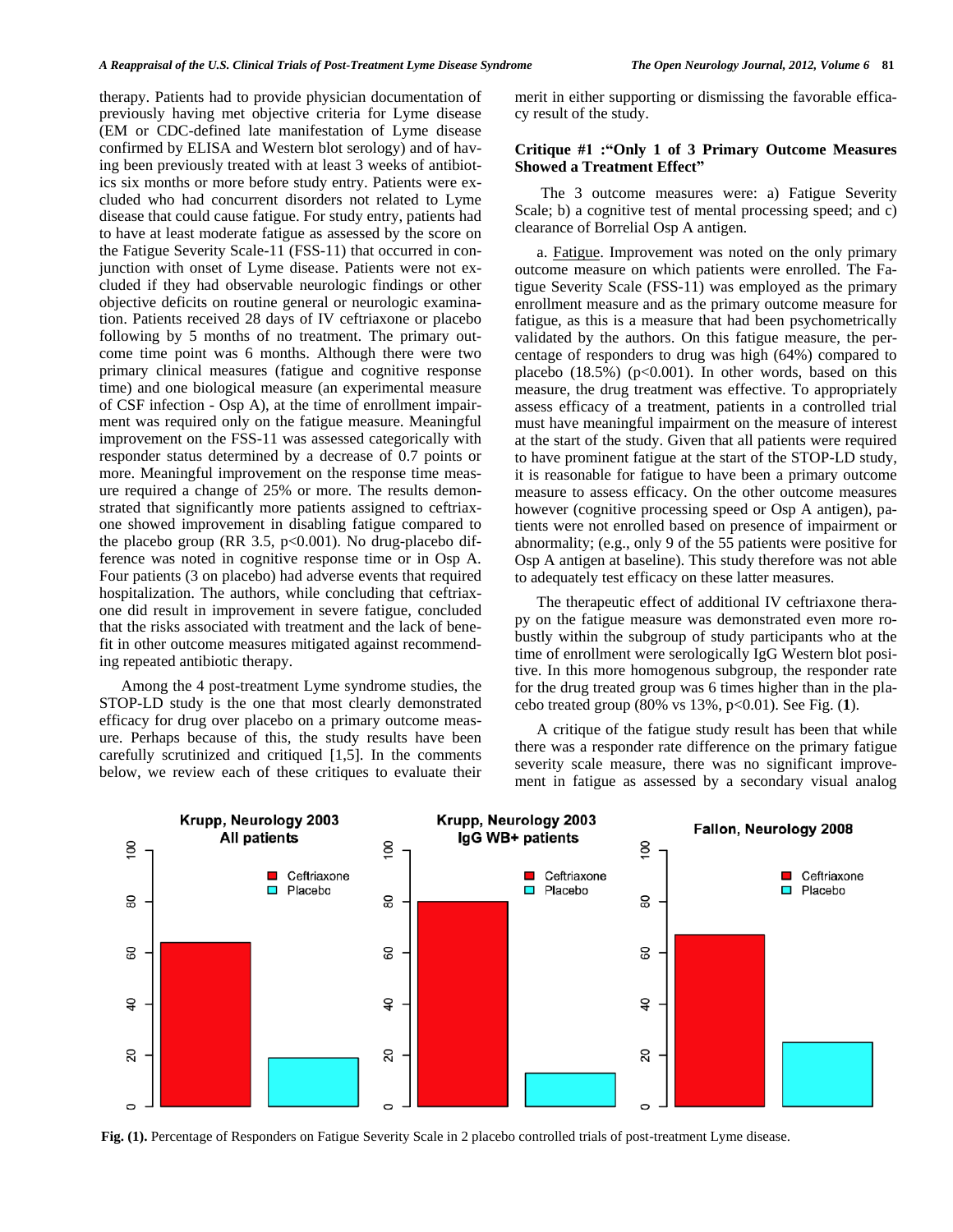scale (VAS) of fatigue intensity. The VAS, however, was a secondary measure whose validity was not clearly established, and may have simply been a less sensitive scale. Never the less, the authors of this study themselves note that the VAS results were consistent with the FSS-11 results: "The change in the fatigue VAS showed a similar pattern to the FSS-11, with a trend toward more improvement in the ceftriaxone vs the placebo group at 6 months ( $p=0.08$ ). In addition, at 6 months, the mean (SD) VAS scores were lower in the ceftriaxone than in the placebo group (4.8 (2.5) vs 6.5  $(2.1); p=0.01$ <sup>"</sup>.

b. Cognitive slowing. The authors of this study defined a 25% improvement in cognitive response time as a clinically meaningful response. Although the authors note that the enrolled Lyme patients had worse response time scores than historical normative controls, they do not clarify how many patients in this study actually were impaired on this measure. In the discussion, they emphasize that the observed cognitive deficits were "relatively mild, which may have contributed to the lack of a treatment effect on cognition". This important point highlights a key issue: if patients aren't sufficiently impaired, a treatment effect is unlikely to be seen even with a very potent treatment. Given the small sample size of this study and the lack of major impairment on this outcome measure at the time of enrollment, statistical power is limited to demonstrate a treatment effect on this measure. This study most likely was not adequately powered to assess the efficacy of drug vs. placebo on cognitive slowing.

c. Clearance of Osp A antigen. There are problems with this as an outcome measure. First, this is an experimental test of uncertain sensitivity and specificity. Second, presence of the Osp A antigen was detected in only 9 of 55 patients; a primary efficacy assessment of change in response to treatment cannot be based on a sample size of 9. The study was under-powered to detect any realistic change in clearance of OspA antigen. As noted by the authors, "The primary biologic outcome measure, CSF OspA antigen, was present in only 16% of patients at baseline and was not a useful marker of outcome". The study results therefore using this primary outcome measure should not be included in the final determination of whether IV ceftriaxone is effective as a treatment for PTLDS.

Summary. This study was adequately powered to test only one of the 3 primary outcome measures: the only clinical measure on which patients were enrolled (ie, fatigue) and on which they were definitively impaired. For the disabling fatigue commonly seen among patients with PTLDS, sustained efficacy using IV ceftriaxone was demonstrated.

# **Critique #2: "The Favorable Results on Fatigue may have Occurred due to Inadvertent Unmasking of the Treatment"**

In this study, when patients were asked at the 6 month time points to guess the treatment to which they had been randomized, significantly more patients in the ceftriaxone group correctly guessed their treatment assignment compared to the placebo group. While this result certainly raises the possibility that masking was compromised, the following points are worth noting.

a. "Unmasking" effects are inherently ambiguous. This same result could lead to the possible explanation that people guessed correctly because the drug had a positive effect on their symptoms. If patients experience meaningful improvement, they will more likely guess that they are on active treatment. In other words, if an active treatment works, the patients on that treatment should guess their treatment assignment correctly more often than patients given a treatment that doesn't work. Since there was no significant difference between the two treatments with respect to adverse effects (another possible source of unblinding), this may lead one to hypothesize that the higher correct guess rate in the ceftriaxone group was due to the beneficial impact of the drug rather than unmasking.

b. The authors in the results note that: "at 6 months, among patients in both groups who believed they were on active therapy, those in the ceftriaxone group still showed a higher frequency of improvement in fatigue scores compared to those in the placebo group (83% vs 44%)." In other words, even among those who believed that they had been given active drug, the higher responder rate still persisted among those who had in fact received active drug rather than placebo.

c. Comparable results were obtained in a second study the Lyme encephalopathy trial [10] (see Fig. **1**). When the Lyme encephalopathy results were reanalyzed using comparable methods as in the STOP-LD study, the responder rate on the fatigue measure was 66.7% for the ceftriaxone treated group vs 25% for the placebo-treated group (p=0.05) at week 24. This is nearly identical to the 64% vs 19% results for drug vs placebo comparison at week 24 (6 months) noted in the STOP-LD study. The Lyme encephalopathy study results are therefore consistent with the STOP-LD findings, suggesting that the STOP-LD results are valid and not due to inadvertent unmasking.

d. As previously noted, patients who were IgG Western blot positive in this study were 6 times more likely to show improvement in fatigue if given ceftriaxone than if they were given placebo (80% vs 13%, p<0.01) (Fig. **1**). This subgrouping, based on a biological marker, enhanced the responder rate for drug and diminished the responder rate for placebo. If the higher responder rate in response to ceftriaxone were primarily due to "correct guessing", then there shouldn't be a biologically homogenous subgroup that responded even better to the active treatment than to placebo. This biologically based result speaks to the greater likelihood that a true treatment effect was occurring rather than unmasking.

## **STOP-LD Critique #3. "The Magnitude of the Effect on Improvement in Fatigue was Small"**

The responder status in this study for the fatigue scale was determined based on a change score on the FSS of 0.7 units. Based on prior work, the authors determined that a 0.7 unit change was "clinically meaningful", representing "an improvement approximately three times as large as that observed in a prior placebo-treated group". Therefore, based on the study design which specified in advance the criteria for a clinically meaningful improvement, it is reasonable to con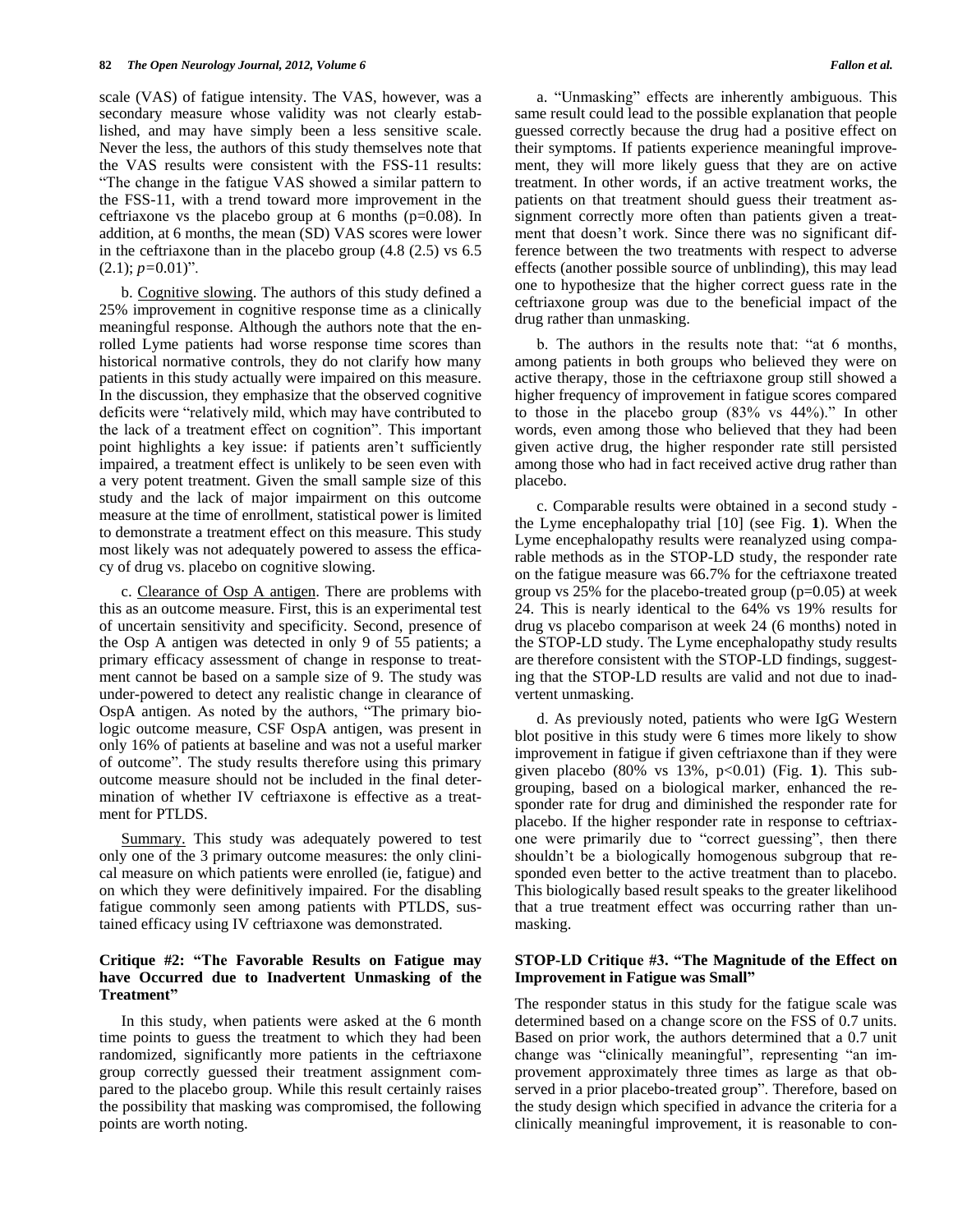clude that the responders in this study did in fact experience clinically meaningful change.

In Table 2 of the STOP-LD paper, the mean percentage change from baseline was 22.1% for the ceftriaxone group and 9.1% for the placebo group. Prior critiques [5] have noted that the difference between active drug and placebo was only 13% and then question whether a difference of only 13% is clinically meaningful. This issue can be further examined in two ways:

a. What was the effect size for the difference in improvement between drug and placebo at 6 months? In inferential statistics, an effect size helps to determine whether a statistically significant difference is a difference with clinical importance. Based on Cohen [13], an effect size of 0.20 is considered mild, 0.50 is medium and anything greater than 0.80 is large. The effect size on the Fatigue Severity Scale in the STOP-LD study was 1.0 using their baseline SD values for the FSS. (A meaningful analogy from the cognitive realm is that an effect size of 1 would represent a 15 point improvement in IQ.) A more conservative approach toward evaluating effect size would use the baseline SD values for a post-Lyme sample that had not been recruited specifically for fatigue. The Lyme encephalopathy sample [10] would meet this requirement. Using the baseline FSS SD values therefore from the encephalopathy sample, the effect size on the FSS in the STOP-LD study was 0.63. In other words, a more conservative estimate of effect size never the less demonstrates that the beneficial impact of ceftriaxone ranged from moderate to large. In comparison to drug trials for FDA approved anti-depressants in which effect sizes are often only mild to moderate [14], this would be considered a robust behavioral improvement and a valuable treatment.

b. Another way to examine this issue is to assess the magnitude of improvement in those patients who were responders vs. those patients who were non-responders. That data is not presented in the STOP-LD paper. However, to try to shed light on this question, we reexamined the Lyme encephalopathy Fatigue Severity Scale data to determine the magnitude of improvement at six months among responders if the enrollment were restricted to those who had FSS at the start of the study of 4 or higher, as had been done in the STOP-LD study. Using the same criteria for responders as had been used in the STOP-LD study, our data analysis revealed the following for the percentage improvement at week 24 compared to baseline on the fatigue severity scale: 0.34 (+/-0.20) improvement in fatigue for the responders vs -  $0.02$  ( $+/-0.12$ ) change (worsening) in fatigue for the nonresponders. An improvement in fatigue of 34% is likely to be clinically meaningful for the two-thirds of the sample who experienced this improvement, although it is certainly not curative. It is also likely that the magnitude of improvement for responders in the STOP-LD study would be even greater than in our Lyme encephalopathy study given that patients in their sample had received less antibiotic therapy prior to entering the trial.

Based on the comments above, therefore, it is unreasonable to discount the improvement in fatigue in the STOP-LD study as having been "too small" in magnitude to be of clinical significance. Based on currently accepted methods for the analysis of clinical trial data, the effect size for improvement in fatigue in the STOP-LD study was moderate to large, and would be considered clinically meaningful.

#### **STOP-LD Critique #4. "The High Drop-out Rate in the Placebo Group May have Led to Misleading Results."**

According to the published paper, there were 5 drop-outs in the placebo-treated group who were not assessed at 6 months and 2 drop-outs in the drug-treated group who were not assessed at 6 months. This is a modest drop-out rate. If one conducts a "worst case scenario analysis" which would assume that the 5 drop-outs in the placebo-treated group would have been responders and the 2 drop-outs in the ceftriaxone-group would have been non-responders, then the  $X^2$  analysis continues to demonstrate significantly more responders in the drug-treated compared to the placebo-treated group (18/28 vs 10/27,  $X^2$ =4.1, p= 0.04) Based on this analysis, it does not appear that the drop-outs led to misleading results.

# **U.S. CLINICAL TRIAL 4 – POST TREATMENT LYME ENCEPHALOPATHY. (FALLON** *et al.***, NEU-ROLOGY, 2008)**

This placebo-controlled randomized trial enrolled 37 patients with post-treatment Lyme encephalopathy. Patients were assigned to treatment with 10 weeks of IV ceftriaxone or placebo in a 2:1 randomization followed by no treatment for 14 weeks. The primary end-points were week 12 for efficacy and week 24 for longer-term durability. As this was a study of Lyme encephalopathy, the primary measure of interest assessed cognition, with a specific focus on memory. Patients had to have both subjective cognitive complaint and objectively confirmed deficits in memory; patients with other known causes of cognitive impairment were excluded. The criteria for the diagnosis of Lyme disease required: a) documentation of physician-diagnosed erythema migrans or a later manifestation of Lyme disease meeting CDC surveillance criteria with a positive or equivocal ELISA confirmed by positive Western blot serology; and b) a positive IgG Western blot at the time of study entry. All patients also had to have had at least 3 weeks of prior IV ceftriaxone or IV cefotaxime treatment for Lyme disease. Because repeated neurocognitive testing can result in improvement merely because of the practice effect, healthy controls were included to control for this effect. There were therefore 3 groups (patients on drug, patients on placebo, and healthy controls). Over the course of the 24 weeks of this study, there was a significant group difference  $(p= 0.04)$  in cognitive change across time among the 3 groups; this difference was attributed to the initial improvement in overall cognition at week 12 in the drug group followed by the loss of that improvement by week 24. On the drug vs healthy control comparison at week 12, the improvement in cognition for the drug-treated group was greater than the improvement (presumably from the practice effect) noted in the healthy control group ( $p$ < 0.01). On the specific drug vs placebo comparison at week 12, the preferential improvement for drug in overall cognition fell at the margin of significance ( $p= 0.053$ ); because this fell at the margin of significance and because the sample size was small, this result must be viewed with caution, and requires replication for confirmation of a treatment effect, as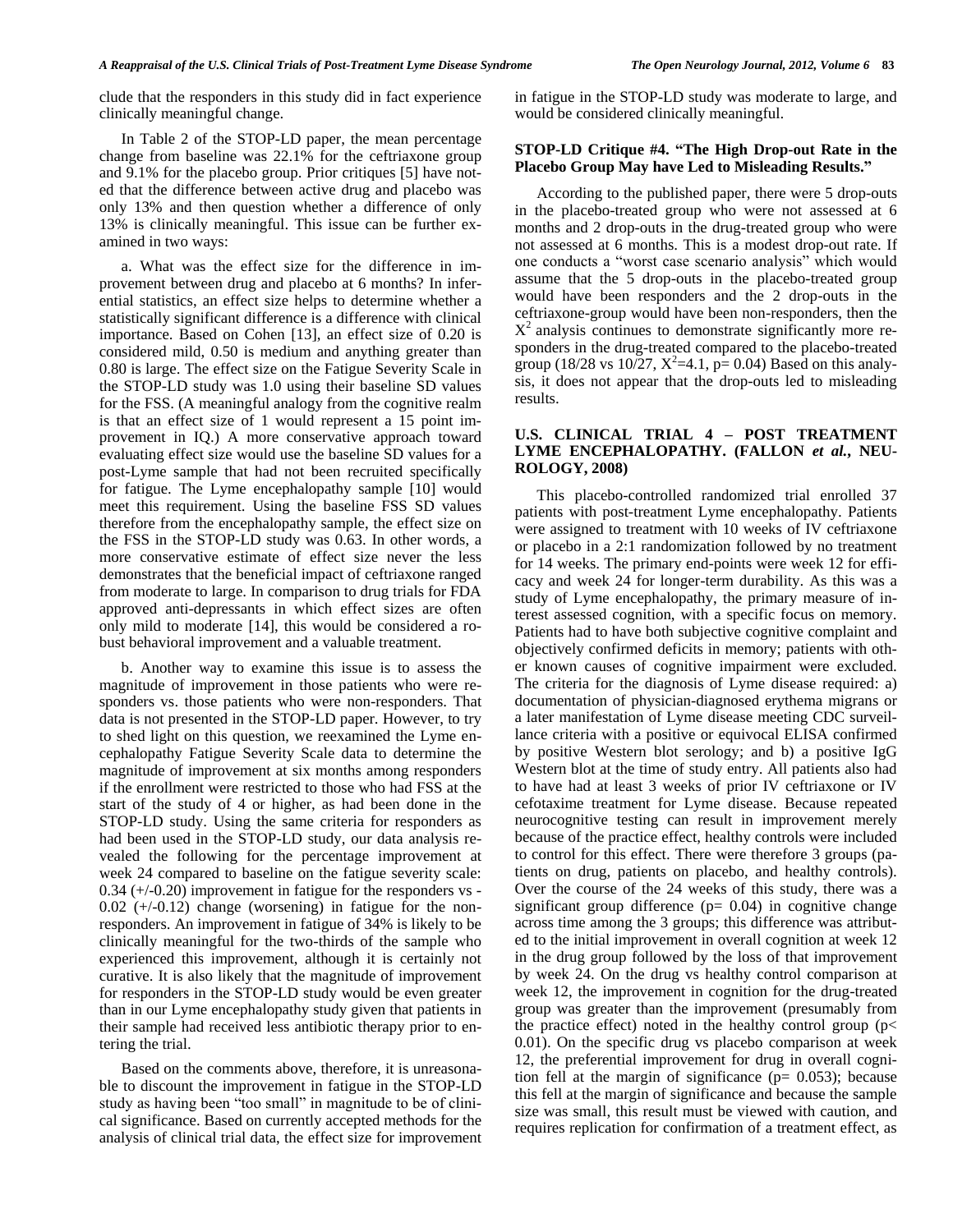there is a slightly increased risk that this result occurred by chance. In this study, a statistically significant domain by treatment interaction effect was not seen; this indicates that the improvement in cognition was broadly distributed across the six cognitive domains and not specific to the primary domain of memory on which the study was powered. On the planned analysis of the secondary measures of pain, fatigue, and physical functioning, an interaction effect was noted with baseline severity such that the benefit of drug over placebo increased as baseline severity increased; the improvement observed at week 12 was sustained to week 24 for pain and physical functioning. Several patients had potentially serious side effects (e.g., 2 had thrombus formation at the PICC line, 1 had a staphylococcal infection, and 1 had biliary pain and stones that required cholecystectomy). On balance, given the marginal cognitive benefit at week 12, the lack of sustained cognitive benefit to week 24, and the risks, the concluding clinical recommendation from this study was that repeated IV antibiotic therapy followed by no treatment for 14 weeks was not recommended for sustained improvement in cognition.

 It has been suggested that the initial improvement in cognition during the time of active drug treatment from baseline to week 12 may have been a "regression to the mean" effect. Fig. (**2**) demonstrates the change in cognition over time for the 3 groups in the Lyme encephalopathy study, indicating a comparable slope of improvement in cognitive performance over 24 weeks for the placebo and healthy control groups vs. a steeper slope of improvement for the drug group from baseline to week 12 followed by a decline to week 24. Regression to the mean is unlikely to account for the preferential improvement in the drug group between baseline and week 12 primarily because after drug was discontinued there was a regression *away* from the mean on the cognitive scores. While regression *toward* the mean is a wellestablished phenomenon, regression *away* from the mean is not. The improvement during the first 12 weeks (on antibiotics for 10 of these weeks) followed by worsening in the second 12 weeks (off antibiotics) would be more consistent with an active drug treatment effect that was not sustained. Also worth noting is that the differences at baseline in the drug and placebo groups on cognition were not statistically significant.

 The planned analysis of the secondary outcome measures of pain, fatigue, and physical impairment produced interaction effects at week 12 favoring drug over placebo as a function of baseline severity, with the drug effect increasing with higher baseline impairment. As a model-based illustration of the study results, Fig. (**3**) illustrates the improvement in pain, fatigue, and physical functioning in the Lyme encephalopathy study as a function of baseline severity. (The middle panel ("Pain") from Fig. (**3**) is reprinted here with permission from the journal Neurology [10]). Significant improvement was sustained among these more impaired patients to week 24 for the measures of pain and physical functioning. These results suggest that for a subgroup of patients with more severe impairment in pain or physical functioning, a course of repeated IV antibiotic therapy can result in sustained long-term benefit.

 Limitations of the Lyme encephalopathy study include the small sample size which would limit the ability to detect less robust treatment effects (n=37 for Lyme patients and 18 for healthy controls), the relative treatment refractoriness of the sample (mean amount of prior therapy: IV 2.3 months, oral 7.7 months) which would reduce the likelihood of finding a treatment effect for repeated treatment, and the limited generalizability of the study findings given the extremely rigorous but narrow criteria used to enter patients.

 Because this study sample comprised patients with objectively confirmed evidence of cognitive deficits, the distinction between Lyme encephalopathy and post-treatment Lyme disease syndrome was blurred. Although these patients certainly had the typical post-treatment symptoms of pain, fa-



Cognitive Index (z-scores)

**Fig. (2).** Change in Cognition over time for 3 groups in Lyme Encephalopathy Study: patients were given 10 wks of IV ceftriaxone or placebo and healthy volunteers were evaluated to assess the practice effect.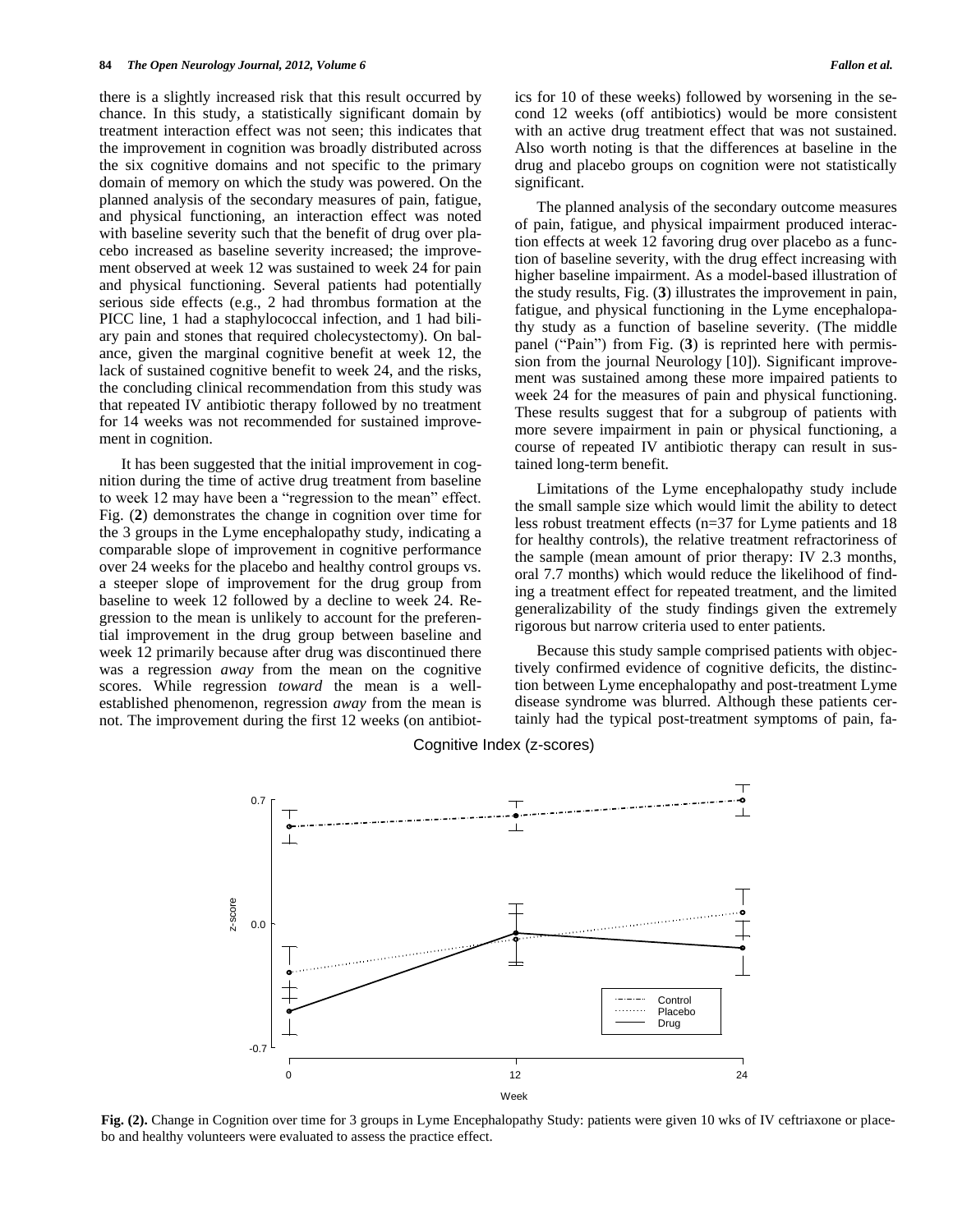

Note: High scores on fatigue and pain and low scores on physical functioning indicate greater severity.

**Fig. (3).** Model-based Illustrations from Lyme Encephalopathy Study: change over time as a function of baseline severity on measures of Fatigue, Pain, and Physical Functioning.

tigue, and physical dysfunction, the presence of objective impairment in memory raises the question of whether these patients would be better defined as having "late Lyme disease" rather than "post-treatment Lyme disease syndrome".

#### **Issues to Consider in Evaluating and Planning Clinical Trials**

#### *1. Efficacy vs. Clinically Recommended*

 Each of the U.S. treatment trials on PTLDS have concluded with the recommendation that the course of therapy tested in each specific trial was not recommended for amelioration of the symptoms indicated by the primary outcome measures. There is a difference however between whether or not a treatment is effective and whether or not a treatment is recommended. For example, in the STOP-LD trial of posttreatment Lyme disease, the treatment was shown to be effective on the primary outcome measure (Fatigue Severity scale) on which the patient's were enrolled; 64% of those who received drug were responders compared to 18.5% of those who received placebo  $(p<.001)$ . However, the STOP-LD article concluded by not recommending repeated antibiotic treatment, "particularly in light of the frequency of serious adverse events". In other words, the treatment was effective but it carried risks. Presumably if an alternative antibiotic treatment of similar efficacy but improved safety profile could be found, then the authors would have concluded that repeated antibiotic treatment would be recommended. Treatment guidelines that dismiss the research findings as showing no efficacy do an injustice to the evidence and are not helpful to clinicians and patients. For example, a clinician with a patient suffering from disabling post-Lyme fatigue would want to know that the clinical trials provided divergent results to enable a thoughtful discussion of the risks and benefits of repeated antibiotic therapy, as a patient with severe fatigue may decide that the potential benefit of sustained improvement outweighs the risks. Treatment guidelines then should make clear the distinction between *efficacy* demonstrated in a placebo controlled trial and *clinical recommendation* based on a composite consideration which includes efficacy and adverse effects.

#### *2. Treatment Refractoriness of the Sample*

Consideration needs to be given to the amount of prior antibiotic therapy received by the recruited sample. For example, a study composed of patients who had 4+ months of prior antibiotic therapy for Lyme disease may come up with negative results. However, if that same study had recruited a less treatment refractory sample (e.g., composed of patients who had received no more than 2 months previously), a treatment effect may be detectable.

## *3. Sample Size and Power*

 Efficacy studies are powered based on the degree of expected improvement in the outcome measure of interest. In other words, a sufficient sample size is needed to test a hypothesis and the sample size is determined based on the magnitude of the expected effect. Clinical trials containing only a small sample size would therefore only be able to detect drug effects that are large. As the sample size increases, the study then becomes able to differentiate drug vs placebo differences of lesser magnitude. With this in mind, it is worth noting that the sample sizes employed in the chronic Lyme disease trials have been relatively small and thus would only be able to detect large drug vs placebo differences: Fallon *et al.,* (37 Lyme patients); Krupp *et al.,* (55 patients); Klempner *et al.,* (115 patients). That one (STOP-LD) of these studies had results indicating a significant clinical benefit for repeated antibiotic therapy on a key primary outcome measure is remarkable given the small sample size and reinforces the conclusion that the treatment was an agent of change (rate ratio>3.5).

#### *4. Study Design and Analytic Method*

 In general, the more homogeneous a sample, the more sensitive will be the trial to test a hypothesis regarding treatment effects. Sample heterogeneity, on the other hand, may result in low signal to noise ratio that makes signal detection more difficult. This issue is of particular concern when sample sizes are small. This is a well known design issue in research studies. When patients are not recruited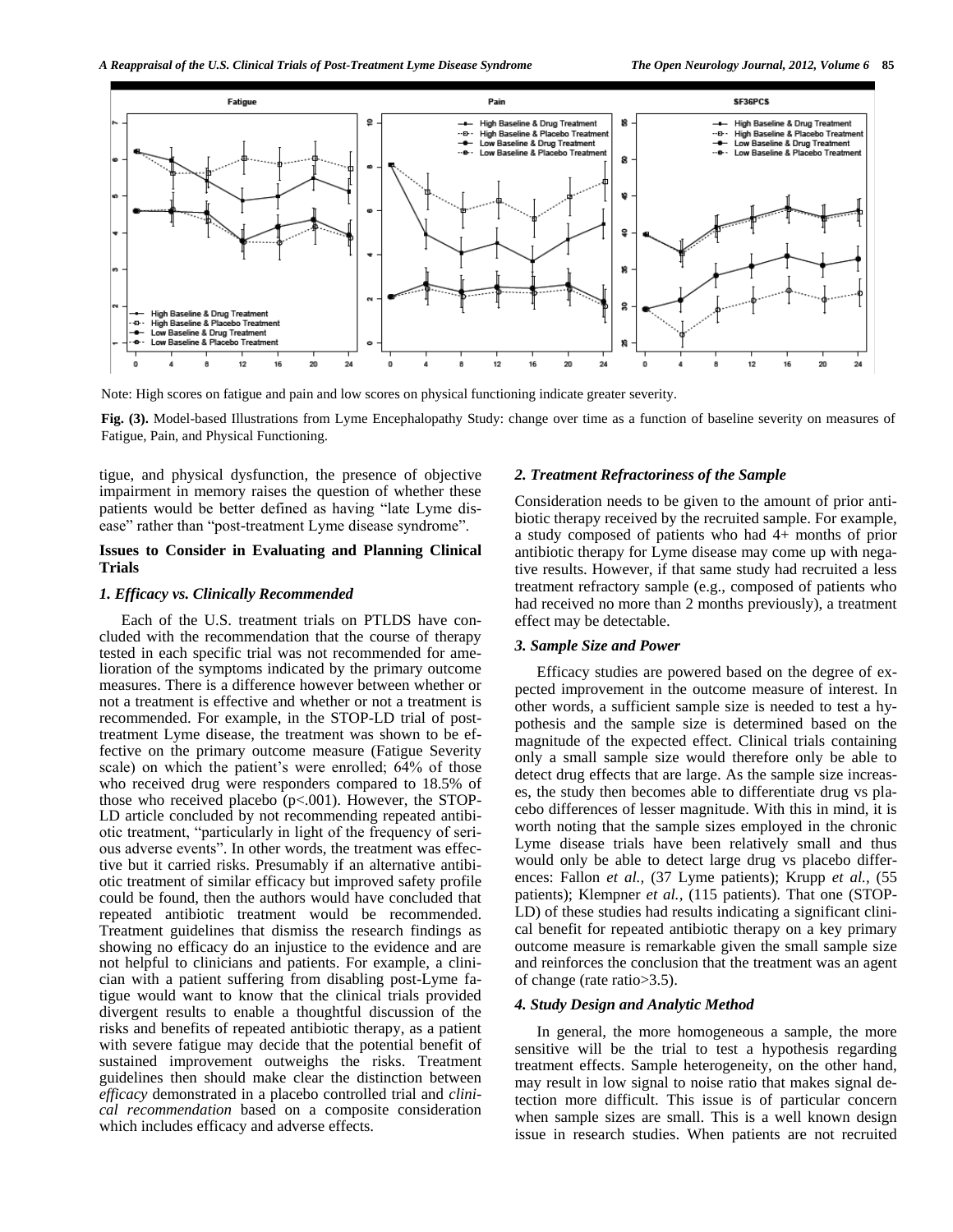based on a particular severity level for the outcome measure of primary interest, it is then possible that the study will incorrectly show no difference between drug and placebo – a Type II error. To address this potential weakness in the study design, if an outcome variable does not have a minimum severity cutoff for enrollment, data analytic methods should assess the moderating effect of baseline severity on outcome. This is usually done by examining the potential interaction between baseline severity and treatment group with regard to outcome. The two studies that demonstrated a treatment effect [7, 10] did address this study design issue, while the two studies that showed no effect [11] did not.

## **SUGGESTIONS FOR FUTURE TREATMENT GUIDELINES**

Based on the evidence cited above, one cannot conclude that repeated antibiotic therapy is ineffective in improving certain symptoms associated with post-treatment Lyme disease syndrome. Nor can it be concluded that repeated antibiotic therapy is robustly effective. One can conclude however that approximately 60% of patients with persistent posttreatment Lyme fatigue may experience meaningful but partial clinical improvement in fatigue with antibiotic retreatment. Guidelines for Lyme disease that address patients with chronic symptoms therefore need to clarify that the controlled trials of additional antibiotic therapy for posttreatment Lyme symptoms have revealed conflicting results, with some studies demonstrating efficacy and others not showing benefit to repeated treatment.

Specifically, the re-analysis of the results of the chronic Lyme trials leads to the following recommendation for the text of treatment guidelines. "IV ceftriaxone therapy is moderately efficacious for patients with chronic  $(≥6$  months) subjective fatigue after recommended antibiotic treatment regimens, but the risk associated with IV antibiotic therapy requires careful discussion with the patient of the costbenefit ratio. Sustained improvement from IV ceftriaxone therapy for other PTLDS symptoms such as physical dysfunction and pain is uncertain, with positive results suggested by one study but not by other studies."

#### **FINAL COMMENTS**

The conclusions of this analysis of the chronic Lyme trials emphasize the benefits of repeated antibiotic therapy for patients with specific chronic symptoms. This is done as a counterbalance to the majority of published guidelines which overlook and/or dismiss the evidence that demonstrates that additional antibiotic therapy can lead to sustained benefit. We hope that our review will lead to more carefully detailed and balanced summaries in future guidelines. However, we also wish to emphasize that while some patients do improve with repeated antibiotic therapy, other patients with persistent symptoms do not. Further, as the clinical trials also demonstrate, antibiotic therapy particularly when given intravenously can put the patient at serious risk.

Biomarkers are needed that can help clinicians to discriminate in advance which patients are more likely to benefit from repeated antibiotic therapy vs. those for whom such treatment is unlikely to be beneficial. Future studies must also begin to address non-antibiotic strategies to help improve persistent symptoms. Recent serologic and CSF studies of patients with post-treatment Lyme disease syndrome suggest that a persistently activated immune response may play a role in the pathophysiology of chronic symptoms [15, 16] . Clarification of whether these findings are of pathogenic relevance and whether this immune activation is due to persistent antigenic stimulation (as might occur from persistent Borrelia) or from a post-infectious autoimmune process would be quite beneficial to clinicians seeking to identify more effective and appropriately targeted treatments for these patients.

## **CONFLICT OF INTEREST**

The authors confirm that this article content has no conflicts of interest.

#### **ACKNOWLEDGEMENTS**

Data analysis presented in this review was supported by NIH NINDS Grant # NS 38636 and by the Lyme and Tickborne Diseases Research Center at Columbia University established by The Lyme Research Alliance, Inc and the Lyme Disease Association, Inc.

This manuscript represents a modification of a presentation given by Dr. Fallon to a review panel convened in 2009 by the Infectious Diseases Society of America to re-evaluate its Lyme disease treatment guidelines.

#### **REFERENCES**

- [1] Wormser GP, Dattwyler RJ, Shapiro ED, *et al*. The clinical assessment, treatment, and prevention of lyme disease, human granulocytic anaplasmosis, and babesiosis: clinical practice guidelines by the Infectious Diseases Society of America. Clin Infect Dis 2006; 43(9): 1089-134.
- [2] Halperin JJ, Shapiro ED, Logigian E, *et al*. Practice parameter: treatment of nervous system Lyme disease (an evidence-based review): report of the Quality Standards Subcommittee of the American Academy of Neurology. Neurology 2007; 69(1): 91-102.
- [3] British Infection Association. The epidemiology, prevention, investigation and treatment of Lyme borreliosis in United Kingdom patients: a position statement by the British Infection Association. J Infect 2011; 62(5): 329-38.
- [4] Mygland ALU, Fingerle V, Rupprecht T, Schmutzhard E, Steiner I. European Federation of Neurological Societies. EFNS guidelines on the diagnosis and management of European Lyme neuroborreliosis. Eur J Neurol 2010; 17(1): 8-16.
- [5] Feder HM Jr, Johnson BJ, O'Connell S, *et al*. A critical appraisal of "chronic Lyme disease". N Engl J Med 2007; 357(14): 1422-30.
- [6] Lantos P, Charini W, Medoff G, *et al*. Final report of the Lyme disease review panel of the Infectious Diseases Society of America. Clin Infect Dis 2010; 51(1): 1-5.
- [7] Krupp LB, Hyman LG, Grimson R, *et al*. Study and treatment of post Lyme disease (STOP-LD): a randomized double masked clinical trial. Neurology 2003; 60(12): 1923-30.
- [8] Gaudino EA, Coyle PK, Krupp LB. Post-Lyme syndrome and chronic fatigue syndrome. Neuropsychiatric similarities and differences. Arch Neurol 1997; 54(11): 1372-6.
- [9] Cairns V, Godwin J. Post-Lyme borreliosis syndrome: a metaanalysis of reported symptoms. Int J Epidemiol 2005; 34(6): 1340- 5.
- [10] Fallon BA, Keilp JG, Corbera KM, *et al*. A randomized, placebocontrolled trial of repeated IV antibiotic therapy for Lyme encephalopathy. Neurology 2008; 70(13): 992-1003.
- [11] Klempner MS, Hu LT, Evans J, *et al*. Two controlled trials of antibiotic treatment in patients with persistent symptoms and a history of Lyme disease. N Engl J Med 2001; 345(2): 85-92.